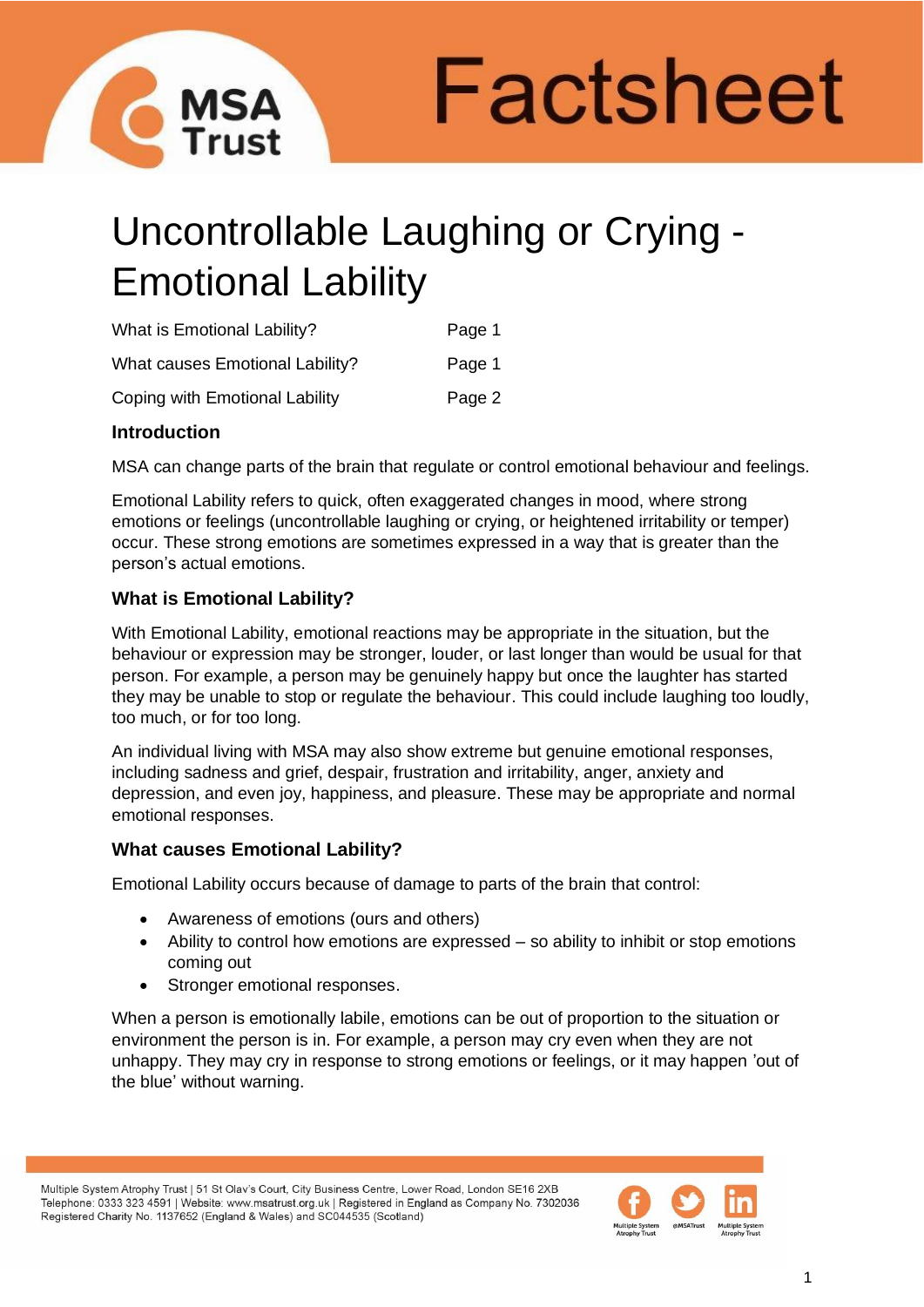A person may have little control over the expression of these strong emotions, and they may not be connected to any specific event or person.

An individual may also lose emotional awareness and sensitivity to their own and other's emotions. Therefore, their capacity to control their emotional behaviour may also be reduced.

They may overreact to people or events around them, conversations about particular topics, sad or funny films or stories. Weaker emotional control and lower frustration tolerance, particularly with fatigue and stress, can also result in more extreme changes in emotional responses.

The person may have less control over their emotions in some situations such as, listening to music, attending a quiet church, in the library etc.

These behaviours can be confusing, embarrassing and difficult to understand for the person with MSA and for people around them.

# **Coping with Emotional Lability**

## **Become aware of triggers:**

Be aware of triggers for Emotional Lability and try to avoid these when possible. Triggers can include:

- excessive fatigue or tiredness
- stress, worry or anxiety
- high stimulation (too demanding, too noisy, too many people)
- strong emotions or demands from others
- very sad or funny situations (such as jokes, films, certain stories, or books)
- discussing certain topics e.g. driving, loss of job, relationships, planning future care etc
- speaking on the telephone or in front of a group or where a person feels under pressure.

#### **Have a break:**

Have a short break away from the situation so the person can regain control of emotions and to give the opportunity for emotions to settle.

Sometimes a break of a few minutes or a longer period is enough to regain control of emotions – moving to a different room or doing a different activity can all help to cope with these strong emotions.

#### **Ignore the behaviour:**

Carers, family members and friends should try to ignore the Emotional Lability as much as is possible. Try to get others to ignore it too and continue with the conversation or task.

Focussing on the lability or giving the person too much attention when it is happening can reinforce and increase the problem. It is important that other people do not laugh too, as this will also reinforce and increase the behaviour.

## **Change the topic or task:**

Changing the topic or activity (redirection and distraction) can reduce stimulation or stress particularly if the topic was a trigger.

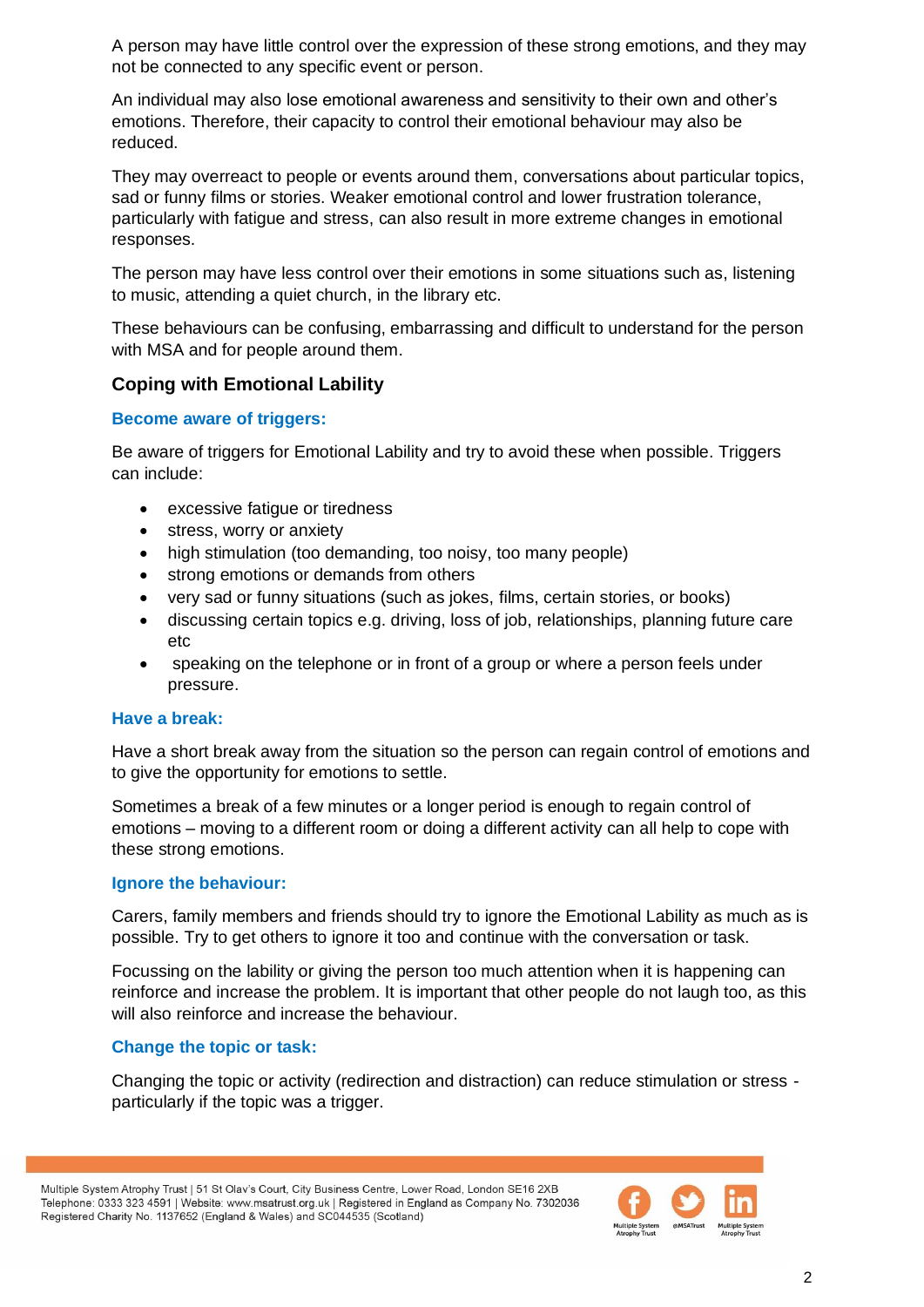Try to distract or divert the person's attention by engaging them in a different activity or task.

# **Provide information and education:**

Uncontrolled crying or laughing can be upsetting, frightening or confusing for other people if they do not understand.

It may be helpful to provide simple explanations or information to other people about the Emotional Lability, for example, "I cry a lot since I was diagnosed with MSA … don't worry about it" or "Sometimes when I am nervous, I get the giggles".

Let people know what they can do, for example "Just ignore me and it will stop".

# **Plan ahead:**

When there is severe Emotional Lability, one-to-one, brief, and fun activities in a quiet environment will be better.

- Try to avoid being in stressful situations or environments e.g., noisy, busy, high levels of activity or that are too demanding.
- Plan activities that are within the person with MSA's ability.
- Plan more demanding activities or appointments after rests or when the person has the most energy.
- Plan for rests between activities.

# **Use cognitive techniques:**

Some simple strategies can assist in managing Emotional Lability:

- Relaxation and breathing exercises to reduce tension and stress
- Using distractions thinking of something else, imagining a peaceful image or picture, counting
- Doing an activity- going for a walk if able, having a cold drink
- Cognitive and behavioural strategies such as thought stopping, could be discussed with a Psychologist.

# **Medication:**

Antidepressant medication can be helpful for some people with Emotional Lability to help manage their labile mood. Talk to a Specialist or GP who can also check for depression and support with this. It is ok to establish what the person is actually feeling by asking them.

# **Counselling and support**

A person living with MSA has had many losses and changes to cope with - loss of work, ability to drive, independence, changes in relationships or finances, changes in the quality of life etc. All these changes can happen quite suddenly with little chance to prepare or get ready.

Feelings of sadness, grief, anger, frustration, disappointment or depression after a diagnosis are common and may be very difficult to cope with.

If there are emotional adjustment and coping issues, referral to a Psychologist or Psychiatrist may be helpful. Families (parents, siblings, children), friends or carers may also benefit from support and care to help them understand and to cope with the changes.

Multiple System Atrophy Trust | 51 St Olav's Court, City Business Centre, Lower Road, London SE16 2XB Telephone: 0333 323 4591 | Website: www.msatrust.org.uk | Registered in England as Company No. 7302036 Registered Charity No. 1137652 (England & Wales) and SC044535 (Scotland)